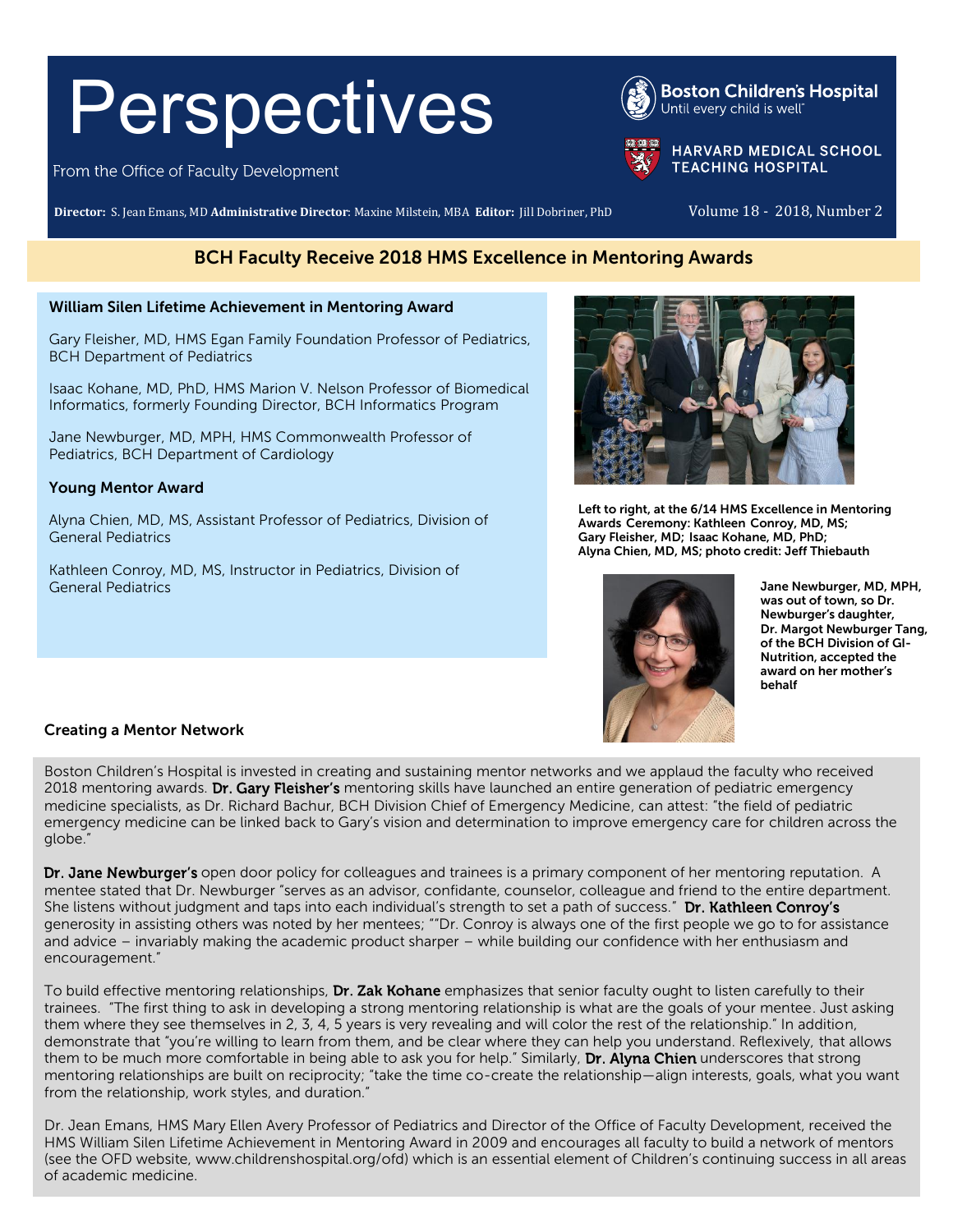#### Joanne Cox, MD, Receives 2018 BCH David S. Weiner Award for Leadership and Innovation in Child Health

Congratulations to Joanne Cox, MD, HMS Associate Professor of Pediatrics and Interim Chief of the BCH Division of General Pediatrics, who received the 2018 David S. Weiner Award for Leadership and Innovation in Child Health. The Award was named in honor of David S, Weiner, former Children's President and CEO. Dr. Cox was presented with the Award on May 15 in the Patient Entertainment Center where her leadership in initiating and organizing the Primary Care Behavioral Health Integration Program was highlighted. The Award provides \$30,000 to help support the Program.



Joanne Cox, MD

Dr. Cox established the Primary Care Behavioral Health Integration Program due to a critical need to link primary care with behavioral health specialists in an efficient and timely system. In this program, patients have access to pediatricians, social workers, psychologists, and health care coordinators with same day secondary screening in behavioral health available in many cases. Clinicians and specialists work in teams to support patient care and Dr. Cox's research has revealed that "behavioral treatment via primary care improves family engagement." Dr. Cox discussed how the next steps in the Primary Care Behavioral Program will involve more community-based partnerships as well as ways to increase family engagement and to complete a program evaluation.

Sandra Fenwick, President and Chief Executive Officer, opened the ceremony and praised the Weiner Award as "an opportunity to honor excellence in the Children's community." Judith Palfrey, MD, HMS T. Berry Brazelton Professor of Pediatrics and Director of the Global Pediatrics Program, commended Dr. Cox's leadership skills and her abilities to create organizational structures that deliver effective care with empathy. Shari Nethersole, MD, HMS Assistant Professor of Pediatrics and Executive Director for Community Health, hosted the event and also served as Chair of the David S. Weiner Award Selection Committee.

#### Catherine Gordon, MD, MSc, Appointed BCH Chief of the Division of Adolescent/Young Adult Medicine

Catherine M. Gordon, MD, MSc, will become the new Chief of the Division of Adolescent/Young Adult Medicine on October 1, 2018, succeeding Jean Emans, MD, HMS Mary Ellen Avery Professor of Pediatrics, who held the position since 1997. Dr. Gordon, who earned her MD from the University of North Carolina at Chapel Hill, was a resident and fellow in Adolescent Medicine and Endocrinology from 1994-1998 and a member of the BCH faculty from 1998 to 2012. She rose to the level of Associate Professor of Pediatrics and founded and led the Bone Health Program. In 2012 Dr. Gordon was appointed Division Chief of Adolescent Medicine at Hasbro Children's Hospital and Professor of Pediatrics at the Alpert/Brown Medical School. Her most recent position was Division Director of Adolescent and Transition Medicine at Cincinnati Children's Hospital Medical Center. Dr. Gordon's research continues to focus on osteoporosis and its prevention; she has developed international guidelines pertaining to Vitamin D and low bone mass.



Catherine Gordon, MD, MSc

#### William J. Barbaresi, MD, Appointed BCH Chief of the Division of Developmental Medicine

William J. Barbaresi, MD, HMS Professor of Pediatrics and BCH Wade Family Foundation Chair in Developmental Pediatrics, became Chief of the Division of Developmental Medicine on July 1, succeeding Leonard Rappaport, MD, MS, HMS Mary Deming Scott Professor of Pediatrics, who held the position for 11 years. Dr. Barbaresi received his MD from the Jacobs School of Medicine and Biomedical Sciences at the University of Buffalo and completed training at Boston Children's in Pediatrics and Ambulatory (Developmental) Medicine in 1987. Dr. Barbaresi was founding Chair of the Mayo Clinic's Division of Developmental and Behavioral Pediatrics. Returning to Boston Children's in 2009, Dr. Barbaresi continues to focus on attention-deficit/hyperactivity disorder (ADHD) and adult outcomes, as well as diagnosis and treatment of children with autism spectrum disorders (ASD).



William J. Barbaresi, MD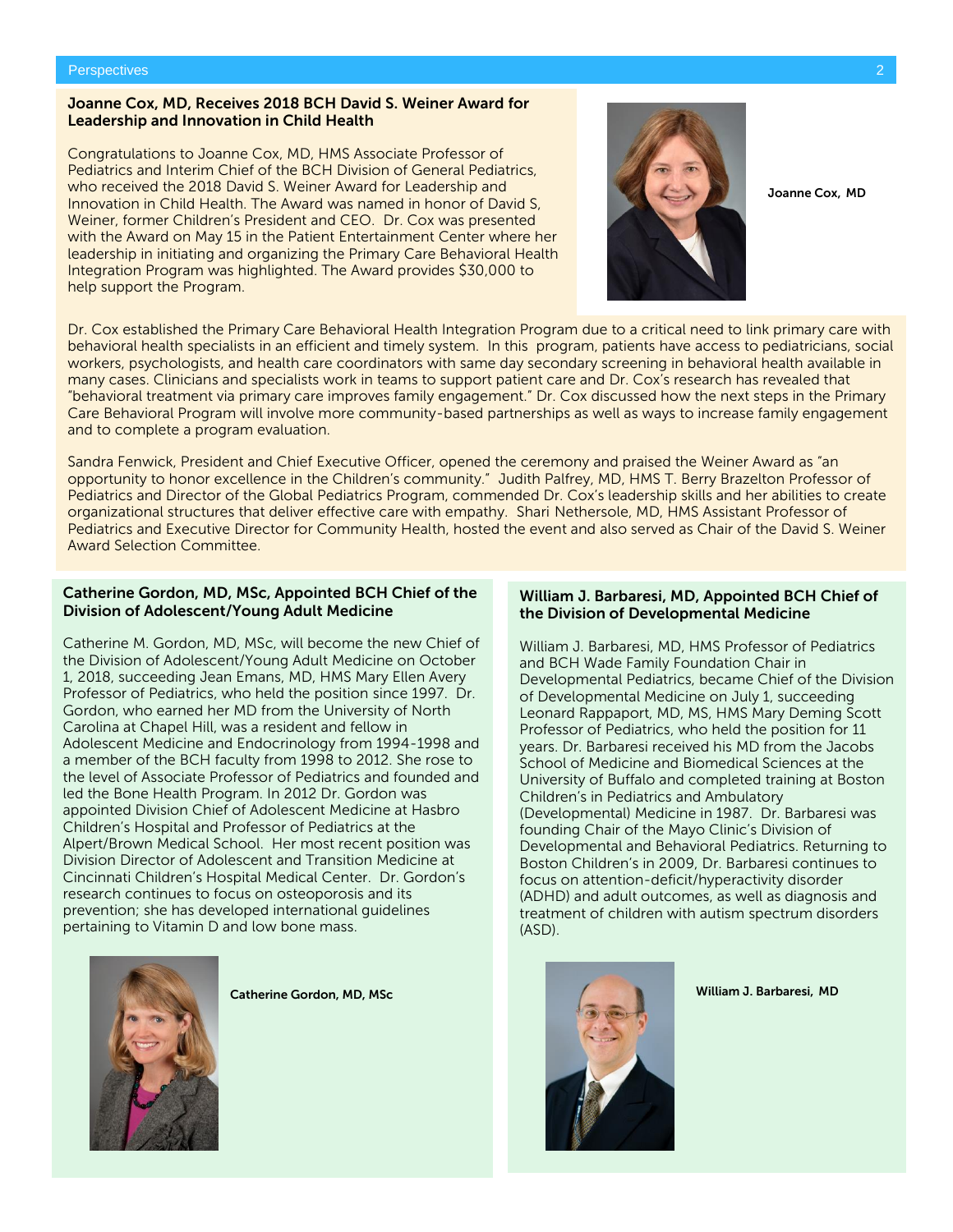#### 2018 LGBTQ & Friends Celebration

In the spirit of the day, the 2018 LGBTQ & Friends Celebration greeted attendees with sandwiches and rainbow cupcakes and underscored ongoing support for the LGBTQ community. The 2018 Prism Award, awarded to exceptional individuals who consistently make a profound difference on behalf of LGBTQ people, honored 2 recipients: Jim Smith, Department Manager, Parking and Commuter Services, and Kathleen Corrigan, RN, Staff Nurse II. Jim Smith is Co-Chair of the LGBTQ & Friends Committee and has been a leading advocate of LGBTQ issues at BCH. Kathleen Corrigan, a perioperative nurse at BCH for the past 33 years, has conducted research on the discomfort patients suffer when their self-perceived gender identity and their assigned, biological or natural sex is not in alignment.

Sandra Fenwick, President and Chief Executive Officer, welcomed the attendees and emphasized that BCH would always stand in support of the LGBTQ community. Katharine Thomson, PhD, HMS Instructor in Psychology and 2016 Prism Award recipient, discussed the continuing success of the BCH Safe Zone Training for clinical staff; recent evaluations revealed that clinicians experienced a greater sense of comfort in treating LGBTQ patients post-training. Allegra Gordon, ScD, MPH, HMS Instructor in Pediatrics in the BCH Division of Adolescent Medicine, presented her research on gender expression and the adverse health outcomes of LGBTQ and non-conforming teens and children who experience bullying and abuse. The keynote speaker, Sari Reisner, ScD, HMS Assistant Professor of Pediatrics in the BCH Division of General Pediatrics, reviewed the major stressors on LGBTQ individuals: coming out and possible stigma, negative family responses, and social ostracism. These stressors can lead to mental health issues, such as substance abuse, and eating disorders. Moving from these health risks to resilience will rely on health-promoting behaviors and social acceptance.

The 2018 BCH LGBTQ & Friends Committee sponsored the event with Todd Katzman, CPA, MHA, CMPE, Executive Director, Department of Surgery, and Jim Smith, hosting the celebration. Michael Gillespie, MPH, Vice President, Clinical Services, presented the Prism Awards.

On Saturday, June 9, the celebration continued with approximately 80 BCH staff, patients, families and friends attending the popular Pride Parade in downtown Boston.



Sari Reisner, ScD



BCH staff and families celebrate at the 6/9 Pride Parade

Archived Link for 2018 LGBTQ & Friends Celebration: http://bit.ly/2ma5nOv

#### Jane Newburger, MD, MPH, Receives Paul Dudley White Award

Congratulations to Jane Newburger, MD, MPH, HMS Commonwealth Professor of Pediatrics in the BCH Department of Cardiology, who received the Paul Dudley White Award from the American Heart Association (AHA). This annual award recognizes a Massachusetts physician who concentrates on cardiovascular or stroke care. Dr. Newburger specializes in studying and treating Kawasaki disease as well as the neurodevelopmental issues that accompany congenital heart disease.

Dr. Newburger has also received the 2018 HMS William Silen Lifetime Achievement in Mentoring Award; please see our article on p.1.

#### Director's Perspectives by S. Jean Emans, MD

While the New England summer is short in calendar months, the season has special significance here at Boston Children's as we welcome our new faculty and begin initiatives in research, clinical case, medical education, and outreach to the local and global communities. This year, 5 faculty members affiliated with BCH received HMS mentoring awards and I hope that you review the suggestions on strengthening mentoring networks and relationships on p. 1. Please also welcome Nikki Tennermann, MSSW, in her new role as the Administrative Director of the Office of Health Equity and Inclusion; our article is on p.4.

I would like to emphasize that although I am stepping down from my role as Division Chief of Adolescent Medicine on 10/1, I am continuing to lead the Office of Faculty Development as Faculty Director, the interdisciplinary Leadership Education in Adolescent Health (LEAH) Training Program as PI, and the Center for Young Women's Health as Co-Director. I look forward to meeting individually with faculty to discuss career trajectories and HMS promotion. To make an appointment, email [ofd@childrens.harvard.edu.](mailto:ofd@childrens.harvard.edu)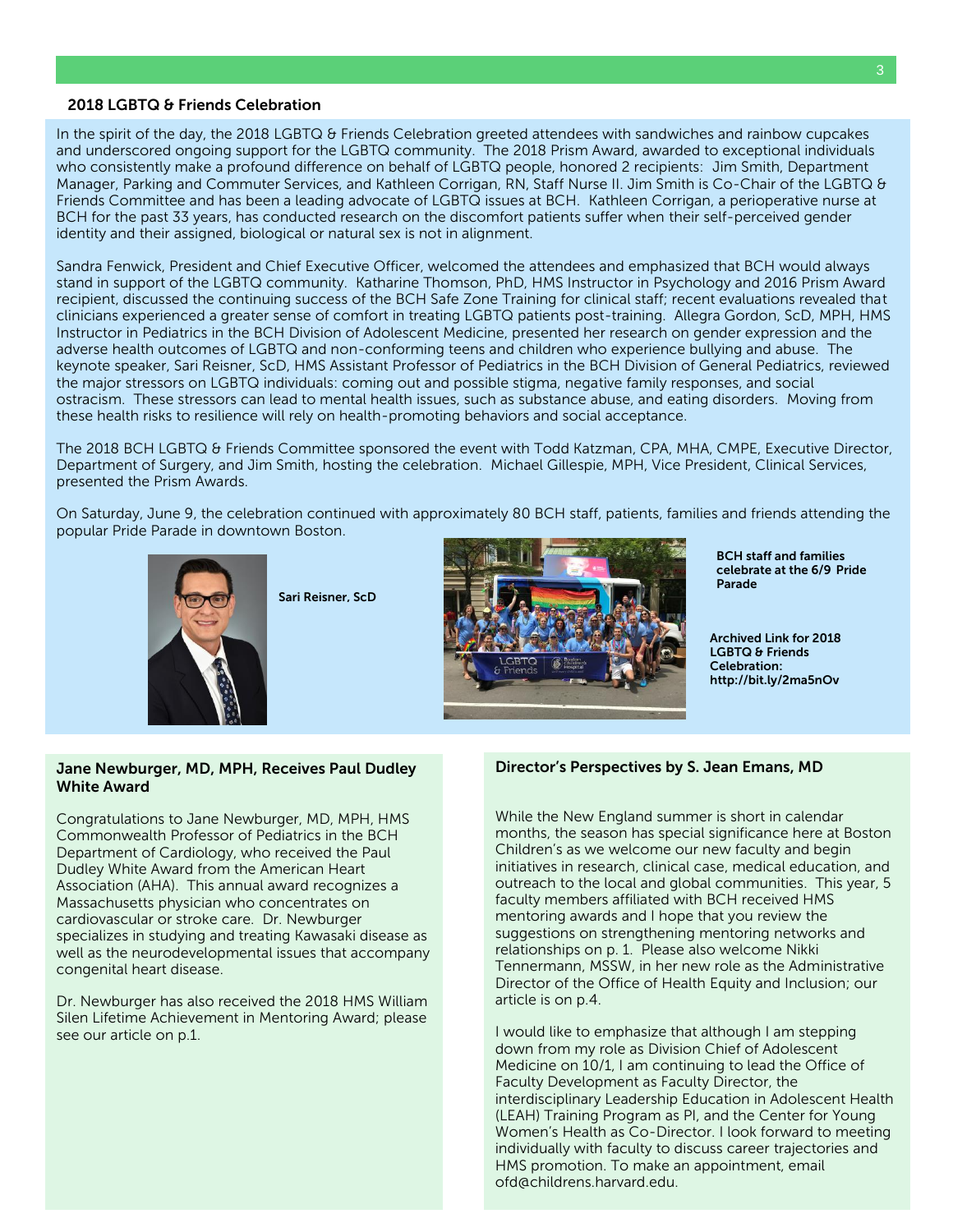#### The Office of Health Equity and Inclusion (OHEI) Welcomes New Administrative Director

Nicole (Nikki) Tennermann (BA, Bard College; MSSW, Columbia University School of Social Work) started her new role as the Administrative Director of the Office of Health Equity and Inclusion at Boston Children's Hospital on July 2, 2018, joining Valerie L. Ward, MD, MPH, Medical Director of the Office of Health Equity and Inclusion, and Rachelle Pierre, Administrative Associate in this Office.



Nikki Tennermann, MSSW

Nikki is a licensed clinical social worker with a background in complex care, early childhood social-emotional development, and diversity and inclusion training for social service professionals. She has worked as a clinical social worker at BCH since 2016, co-chaired the BCH Social Work Diversity Committee and was a member of the BCH Social Work Racial Equity Committee. Nikki focuses on race, culture, and beliefs as they impact clinical encounters, and she practices in English and Spanish. Beyond her direct service work, Nikki has provided consultation to social service and healthcare professionals around reducing bias in clinical judgment through critical exploration of self and self-awareness. She has assisted with curriculum development for professional trainings on unconscious bias and racial identity development and has investigated how social determinants of health impact pediatric patients with chronic medical conditions. Nikki has mentored high school, bachelor's and master's level students from underrepresented groups and advocates increasing access to mental health services through Telehealth. In her new role, Nikki hopes to enhance pediatric health equity and reduce health outcome disparities through systemslevel analysis and research, promotion of diversity and representation across service areas, and collaboration with hospital and university-wide stakeholders.

Contact [healthequity@childrens.harvard.edu,](mailto:healthequity@childrens.harvard.edu) 617-919-6511 for any inquiries about the Boston Children's Hospital Office of Health Equity and Inclusion.

#### S. Jean Emans, MD, Director of the Office of Faculty Development, Honored with NASPAG Lectureship

Congratulations to Dr. Jean Emans, the Director of the Office of Faculty Development, Chief of the BCH Division of Adolescent Medicine, and HMS Mary Ellen Avery Professor of Pediatrics, who was honored by the North American Society for Pediatric and Adolescent Gynecology (NASPAG) at its 2018 annual meeting with the establishment of the S. Jean Emans Lectureship in Adolescent Health. The lectureship recognizes Dr. Emans' lifetime contributions to the field of adolescent medicine and health. Dr. Emans has been honored with the 2006 American Academy of Pediatrics (AAP) Adele Dellenbaugh Hofmann Adolescent Health Award, and the 2011 Outstanding Achievement in Adolescent Medicine Award from the Society for Adolescent Health and Medicine (SAHM), the highest honor in Adolescent Medicine.

#### Stuart Orkin, MD, Awarded 2018 Mechthild Esser Nemmers Prize in Medical Science

Stuart Orkin, MD, HMS David G. Nathan Distinguished Professor of Pediatrics in the BCH Division of Hematology-Oncology, has been awarded the 2018 Mechthild Esser Nemmers Prize in Medical Science from Northwestern University. The award provides \$200,000 and recognizes a physician-scientist whose research has lasting significance. Dr. Orkin received the award due to his research in stem cells, blood diseases, and inherited blood disorders and is invited to deliver a lecture at the Northwestern University Feinberg School of Medicine.



Stuart Orkin, MD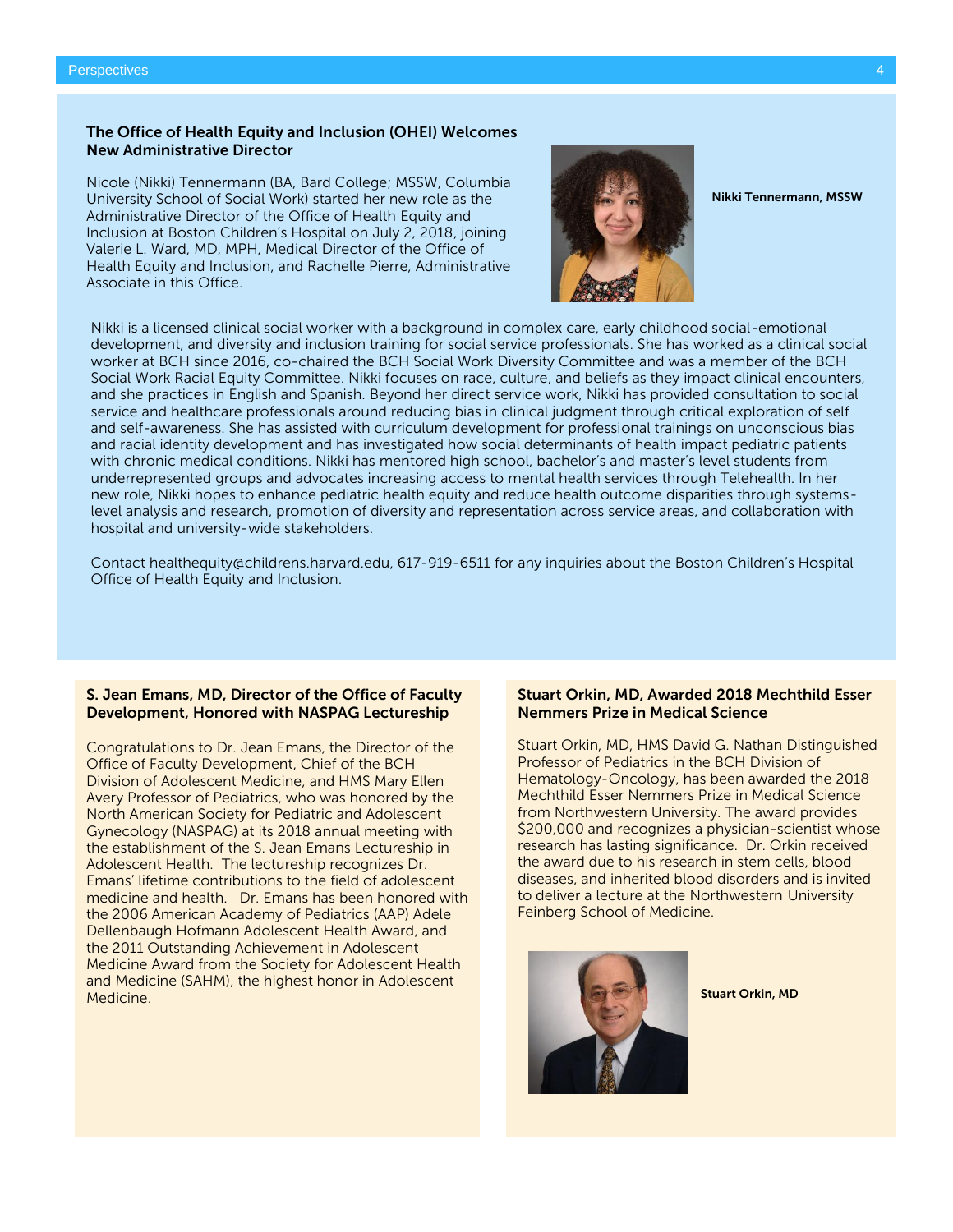2018 September Programs! Sponsored by the Office of Faculty Development - email ofd@childrens.harvard.edu

# Office of Health Equity and Inclusion's Inaugural Pediatric Health Equity Educational Symposium: "What is Health Equity and How Can We Promote Equitable Pediatric Healthcare?"

Wednesday, September 12, 12 -4 PM, Folkman Auditorium

Sponsored by: Office of Health Equity and Inclusion, BCH Academy for Teaching and Educational Innovation and Scholarship, Office of Faculty Development; contact [healthequity@childrens.harvard.edu](mailto:healthequity@childrens.harvard.edu) for more information.

#### Faculty Peer Support Groups Introductory Lunch

Host: Sara Forman, MD

Thursday, September 20, 12 – 1 PM, Karp 6 Conference Room

Boston Children's Hospital Women in Medicine and Science Month Grand Rounds:

#### Cancer Immunotherapy: The End of the Beginning

Speaker: Laurie Glimcher, MD, President and CEO, Dana Farber Cancer Institute

Wednesday, September 26, 12 -1 PM, Folkman Auditorium

*Registration is not necessary to attend this event*

#### Promotion from Instructor to Assistant Professor

Speakers: Jonathan Matsui, PhD; Senior Program Director, Faculty Promotions, HMS Office for Faculty Affairs; Frederick H. Lovejoy, Jr, MD, William Berenberg Distinguished Professor of Pediatrics Thursday, September 27, 12 – 1 PM, Karp 6 Conference Room, lunch provided Apple-Picking Expedition at Westward Orchards Sunday, September 30, 1 – 4 PM, Westward Orchards in Harvard, MA 178 Mass Ave., Harvard, Massachusetts Host: Alicia Casey, MD

We will meet in the picnic area on the lawn at 1:00 PM – just walk past the Orchard Store and look for the canopy. Click on the "Get Directions" link: https://www.westwardorchards.com/our-farm-store/

#### News from the BCH Archives By Alina J. Morris, MLIS, Hospital Archivist

The Boston Children's Hospital Archives, in existence since 1993, has a mission to "support the goals of Children's Hospital by identifying, collecting, preserving and making accessible the non-current records of permanent administrative, legal, fiscal and historical value to the hospital community." In keeping with this important mission, the Archives has been actively collecting the records and artifacts of hospital physicians, administrators and staff, which were created anywhere from the date of the hospital's founding in 1869 to the present. The Archives maintains a wide variety of records and artifacts in a climate controlled environment to ensure long term preservation. Items in the Archives include scrapbooks, oral histories, photographs, correspondence, medical instruments, diaries, manuscripts and much more. The Archives wishes to thank all donors who have contributed items to our collections. We depend on the Boston Children's Hospital community to help us locate items for inclusion in the Archives, thus ensuring the permanent preservation of this great institution's history. If you know of, or have any items of historical significance to the hospital, please contact the Hospital Archivist, archives@childrens.harvard.edu.

Below is a recent addition to the Boston Children's Hospital Archives and a brief history of the nurse and child cartouche that is now found on the side of the Enders Building:

#### Children's Hospital postcard, 1931

Image side: Color postcard showing the Boston Children's Hospital [Hunnewell building]. Text reads, "Children's Hospital, Longwood Ave., Boston, Mass." Text side (handwritten): Includes 1931 postmark, 1 cent U.S. postage stamp, and handwritten message to Mr. and Mrs. Lee Rowley. Text on the back reads, "This is it! The House is just across the way. Letter will follow soon. Out to Cousin Helen's today. J [?]"





After the School of Nursing closed in 1978, the Gardner House was used as a hostel for patient families until it was demolished to make way for the Patient Family Garage. The nurse and child cartouche above the entrance was carefully removed and placed on the side of the Enders building, where it can be found today.

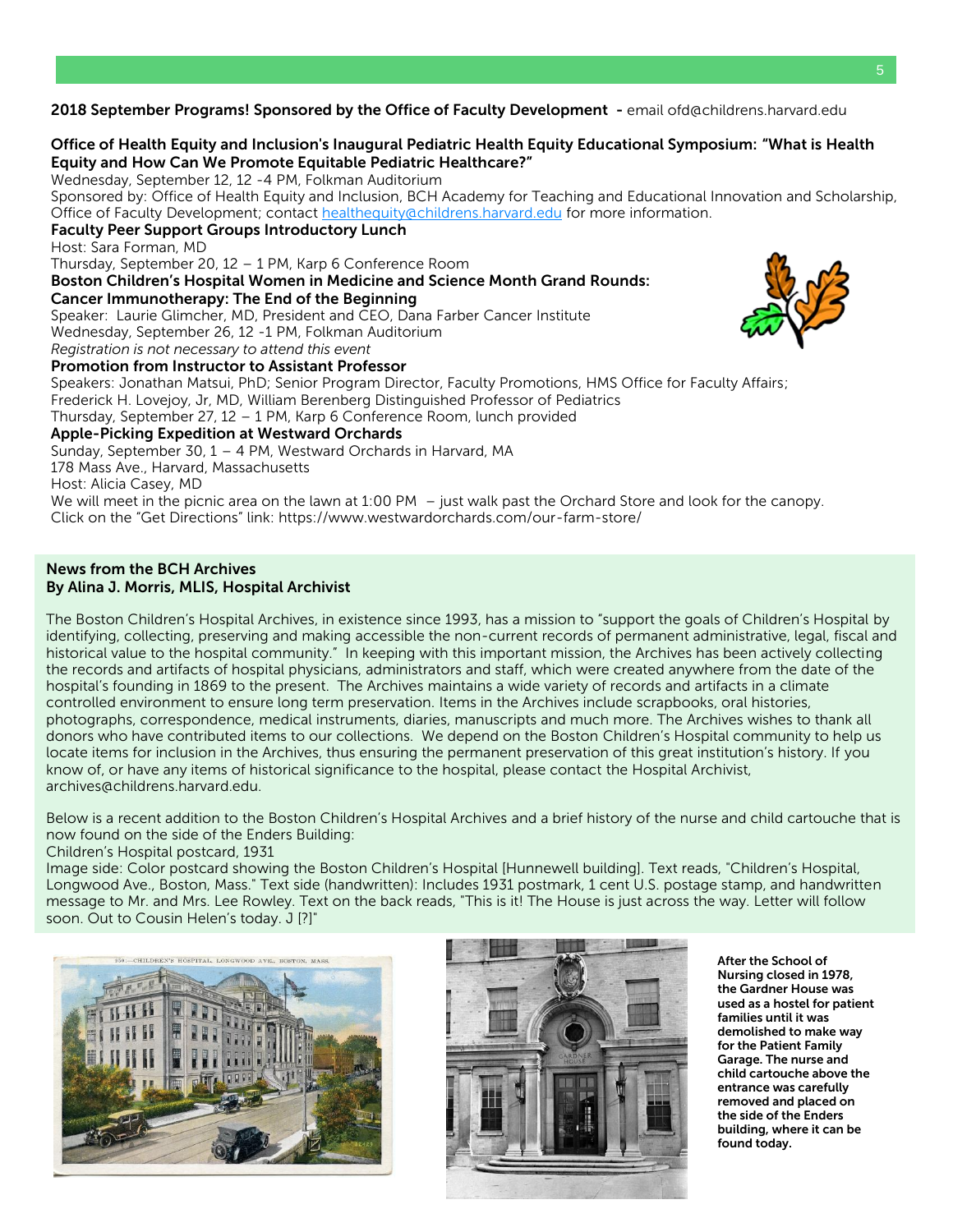#### Have You Used VisualDX? An Update from the BCH Library By Meaghan Muir, MLIS, Manager/Library Services

The Medical Library subcribes to many useful resources, and one of our favorites is VisualDx. VisualDx is a diagnostic clinical decision support system designed to enhance diagnostic accuracy and aid therapeutic decisions. Users can input visual clues, symptoms, and patient history to assist in diagnosis, to direct testing, and to guide management and therapy decisions.

Use VisualDx to:

- Build a patient-specific differential
- Search by disease for best tests and therapy
- Share images and information with patients at the point of care
- Review the medical image library
- Search medication reactions

Please email library@childrens.harvard.edu with questions or to set up training. VisualDX also has brief and helpful tutorials on YouTube. To see what topics are available, please go to http://bit.ly/2ubZQLN

#### Please join the Office of Faculty Development as we welcome new faculty to Children's!

# Anesthesiology, Perioperative, and Pain Medicine

David H. Bartels, MD Carolyn Butler, MD Dima Daaboul, MD Susan E. Eklund, MD Lauren U. Madoff, MD Angela Marsiglio, MD Rebecca L. Scholl, MD General Surgery Sigrid Bairdain, MD Benjamin Zendejas-Mummert, MD **Informatics** Arjun Manrai, PhD Neurology Alexander Cohen, MD, PhD Orthopedic Surgery Matthew Milewski, MD Colyn Watkins, MD Psychiatry Yohanis Anglero Diaz, MD Claire Brickell, MD Anthony Deo, MD Jennifer Felber, PhD Rachel Leary, BA Erica Lee, PhD Sarah Nelson, PhD Joseph O'Garr, MD Zheala Qayyum, MD Jackeline Sanchez, PsyD Vascular Biology Yunzhou Dong, PhD Sylvain Galvani, PhD Mehrdad Khajavi, PhD

# Department of Medicine – **Divisions**

#### Adolescent Medicine Jessica Addison, MD Amy Shafrir, ScD Developmental Medicine Cynthia Martin, PsyD Cara Picano, PsyD Dasha (Hentoff) Solomon, PsyD Emergency Medicine Sarah Cavallero, MD Jessica Creedon, MD Wesley Greenblatt, MD Michele McDaniel, MD Max Rubinstein, MD Natan Seidel, MD **Endocrinology** Jessica Kremen, MD Nora Renthal, MD Courtney Sandler, MD Margaret Stefater, MD Gastroenterology/Nutrition Beate Beinvogl, MD Daniel Duncan, MD Nina Gluchowski, MD Lissette Jimenez, MD Lisa Mahoney, MD

*Our list includes faculty names submitted by 7/9. If your name was inadvertently omitted, please inform the Office of Faculty Development so we can add you to our mailing lists.*

#### Department of Medicine, continued

#### General Pediatrics

Sarah Aker, MD Lillian Buchhalter, MD, MPH Hilary Haimes, MD Marcella Luercio, MD Chase Parsons, DO Jayme Wilder, MD Genetics/Genomics Jason Flannick, PhD E. Alice Lee, PhD Hematology-Oncology Jessica Clymer, MD Adam Durbin, MD, PhD Elissa Furutani, MD Maya Ilowite, MD Leslie Kean, MD, PhD Alyssa Kennedy, MD, PhDHojun Li, MD, PhD Trista North, PhD Kee Kiat Yeo, MD Infectious Diseases Avika Dixit, MBBS, MPH Ana Vaughan, MD, MPH Nephrology Ankana Daga, MD Johannes Wedel, MD Newborn Medicine Maushumi Assad, MD Justin Goldstein, MD Susanne Hay, MD Philip Levy, MD Pulmonary Levent Midyat, MD

Meaghan Muir, MLIS, BCH Library Manager



Alina Morris, MLIS, BCH Archivist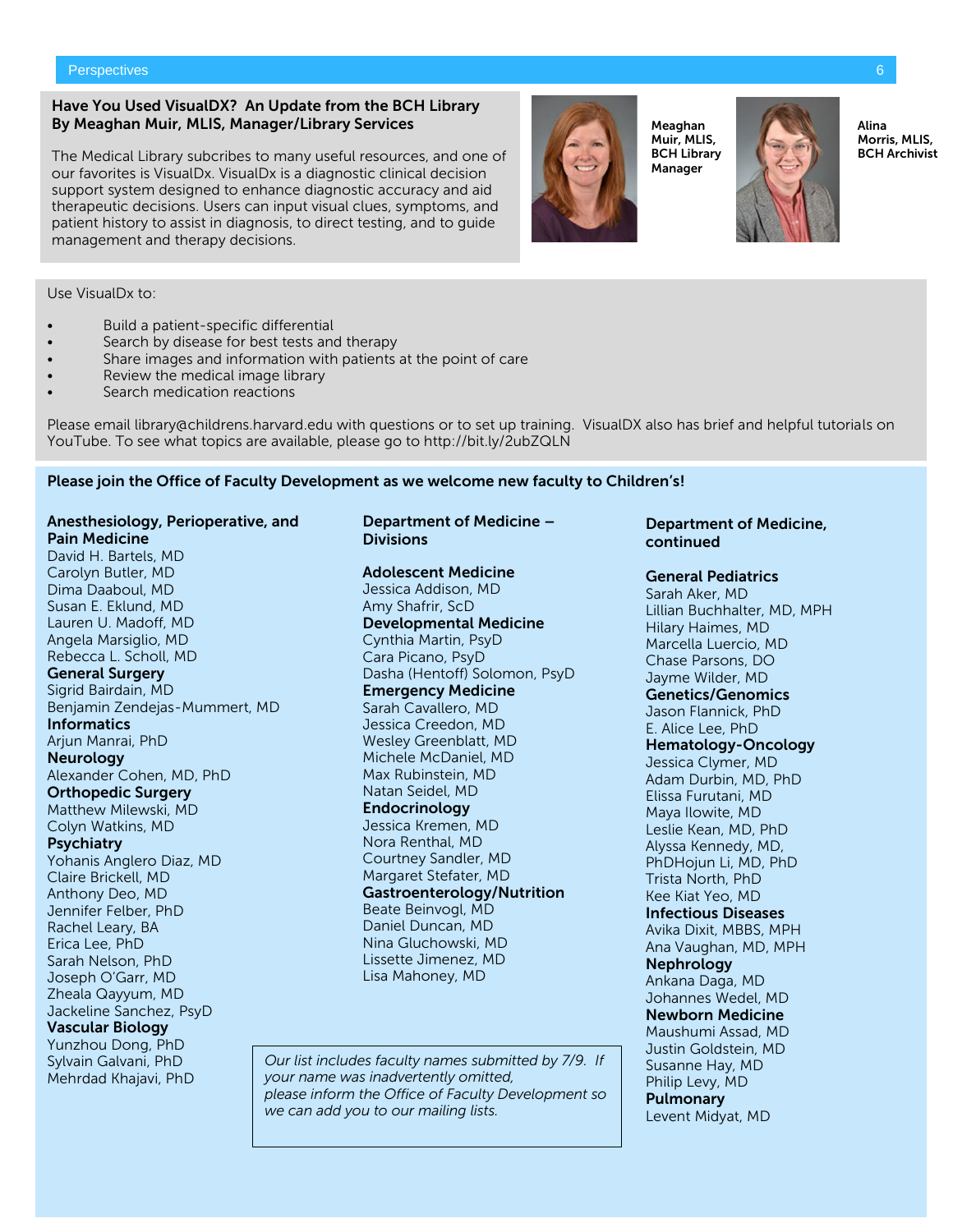#### Congratulations to the recipients of the 2018 Office of Faculty Development (OFD)/ Basic/Translational Research Executive Committee (BTREC)/ Clinical and Translational Research Executive Committee (CTREC) Faculty Fellowship Awards!

Christina Astley, MD, ScD; Instructor in Pediatrics, Endocrinology; Immunologic Signatures of Type 1 Diabetes Onset and Temporary Remission

Melissa Burns, MD; Instructor in Pediatrics, Hematology-Oncology; Therapeutic Targeting of the Hedgehog Pathway in Tcell Acute Lymphoblastic Leukemia

Lillian Guenther, MD; Instructor in Pediatrics, Hematology-Oncology; Interrogation of CITED2 as Novel Target in Ewing Sarcoma

Lauren Henderson, MD; Instructor in Pediatrics, Immunology; Th1 Reprogramming of Regulatory T Cells in Oligarticular Juvenile Idiopathic Arthritis

Lisa Mahoney, MD; Instructor in Pediatrics, GI-Nutrition; Exhaled Breath Condensate Metabolomic Biomarkers of Extraesophageal Reflux

Kiran Maski, MD, MPH; Assistant Professor of Neurology; Cognitive Effects of Disrupted Nighttime Sleep in Pediatric **Narcolepsy** 

Sarah Nelson, PhD; Instructor in Anesthesia, Pain Treatment; Biomarkers of Allostatic Load: the Phenomenology and Association with Pain-related and Pyschosocial Outcomes in Youth with Chronic Pain

Anne O'Donnell, MD, PhD; Instructor in Pediatrics, Genetics; Evaluating How the Altered Epigenetic Landscape in Mendelian Chromatin Disorders Contributes to Phenotype

Jodie Ouahed, MD; Instructor in Pediatrics, GI-Nutrition; Role of Interferon Lambda Signalling in Mucosal Homeostasis and Infantile-Onset Inflammatory Bowel Disease

Maxim Pimkin, MD, PhD; Instructor in Pediatrics, Hematology-Oncology; Divergent Core Transcriptional Circuities Highlight Context-Specific Vulnerabilities in AML

Craig Platt, MD, PhD; Instructor in Pediatrics, Immunology; Mechanisms of the COPI Complex in Mediating Humoral Immunity and Viral Control

Stephanie Roberts, MD; Instructor in Pediatrics, Endocrinology; Elucidating the Mechanism of Mkrn3 Action through Overexpression in the Mouse Hypthalamus: a Key Player of Pubertal Timing in Children

Christopher Yuskaitis, MD, PhD; Instructor in Neurology; The Critical Role of Nutrient Sensing in the Developing Brain: Implications for Epileptogenesis and Brain Malformations

Save the Date:

The Office of Faculty Development Invites You to a Special Luncheon and Celebration

To Honor Children's Recipients of 2018 Research and Medical Education Awards

Tuesday, October 16, 12 – 1:00 PM, Folkman Auditorium (Enders Building)

**Sponsors** 

Sandra Fenwick, MPH, President and CEO; Kevin Churchwell, MD, Executive Vice-President of Health Affairs

and COO; David Williams, MD, Chief Scientific Officer; Jean Emans, MD, OFD Director; and

Alan Leichtner, MD, MSHPEd, Chief Medical Education Officer

Presentation of Awards by Sandra Fenwick

**RSVP to [ofd@childrens.harvard.edu](mailto:ofd@childrens.harvard.edu)**